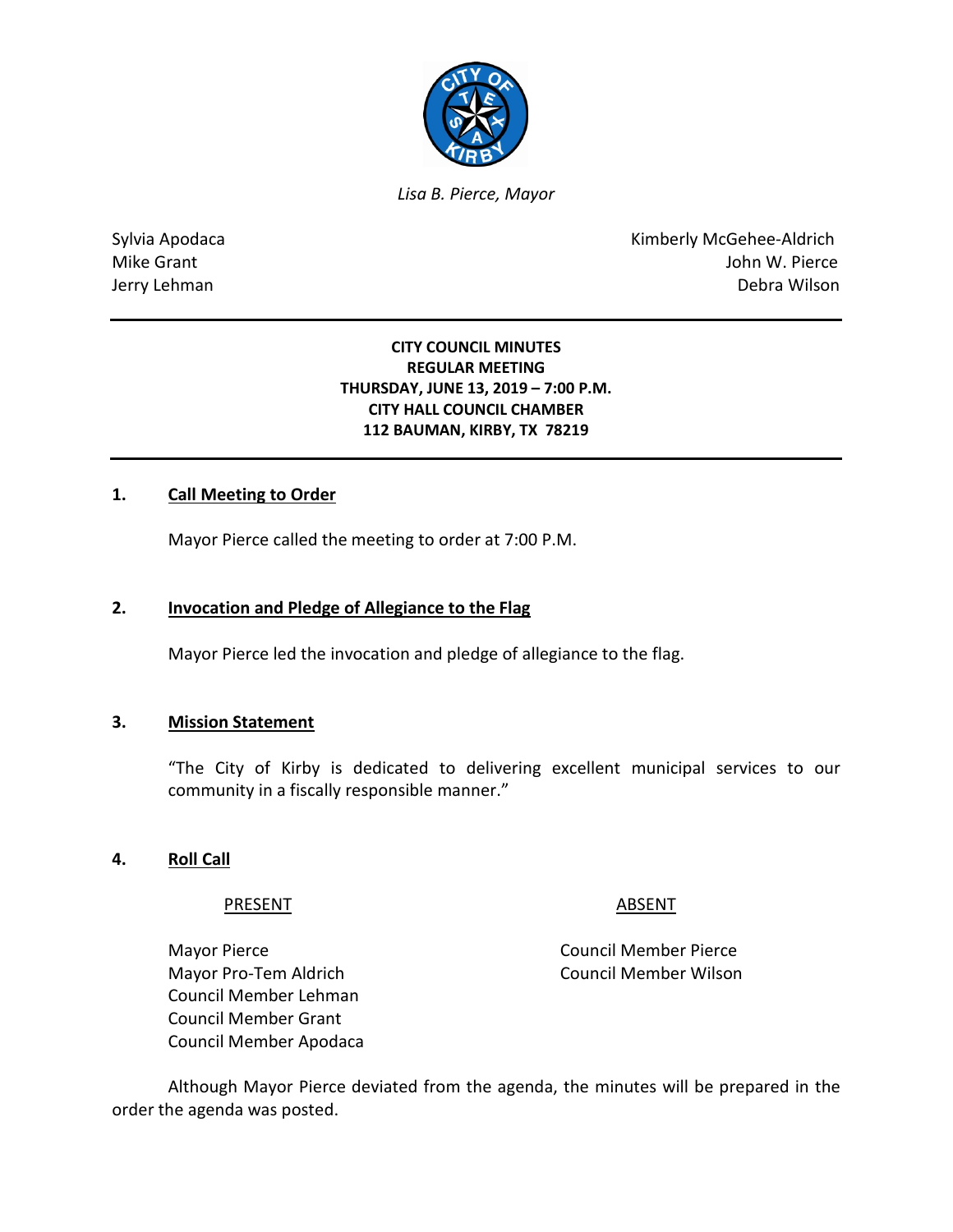### **5. Citizen Participation**

1. Willie Mae Clay – She thanked Council and VIA for returning the bus stop at Charles Conrad and Old Seguin Road. It would be helpful to reinstall the accessible platform to allow persons with disabilities access to board and exit the VIA bus. She asked when the City will be spraying for mosquitos.

2. Sid Sanders, Sr. – He said there are stop signs that are obscured by trees branches and at night the vehicle headlights low beams do not illuminate the signs sufficiently due to the height of the car beam.

# **6. Consideration Of And Action On Minutes**

# a. Regular Minutes May 23, 2019

Mayor Pro-Tem Aldrich moved to accept the minutes for May 23, 2019; seconded by Council Member Lehman. The motion carried with a 5-0 vote.

AYES: 5 NAYES: 0

b. Workshop/Special Minutes June 6, 2019

Council Member Grant moved to accept the minutes for June 6, 2019; seconded by Council Member Apodaca. The motion carried with a 5-0 vote.

AYES: 5 NAYES: 0

### **7. Presentation**

a. Present Beautification And Recycle Committee Yard Of The Quarter

Mayor Pierce asked Barbara Herb, Chairperson, Beautification and Recycle Committee, to introduce the recipient.

Chairperson Herb introduced Mrs. Evelyn Ford as the recipient of the Beautification and Recycle Committee's Yard of the Quarter.

# **8. Discussion And Possible Action**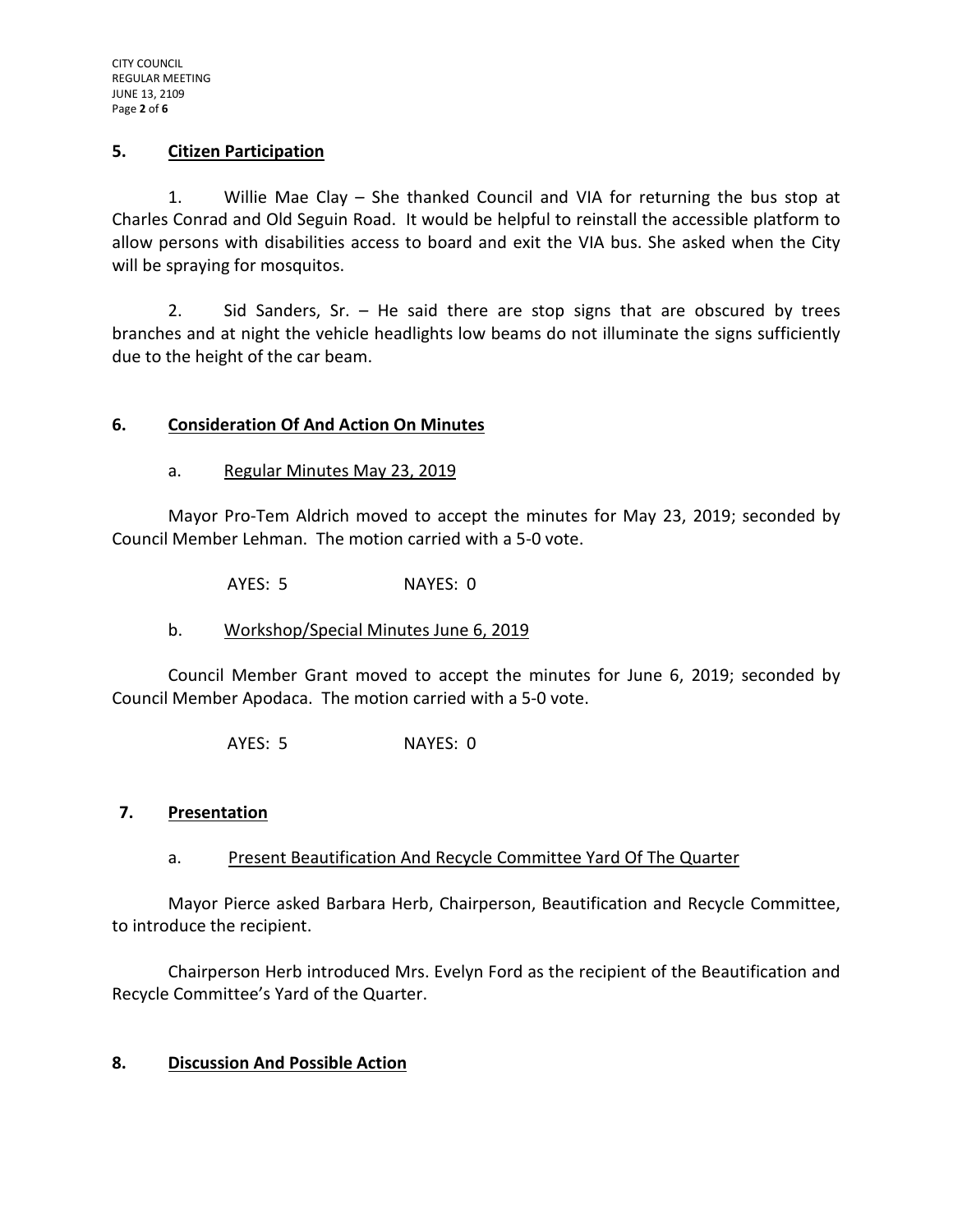a. Discussion And Possible Action On Ordinance No. O-2019-858, An Ordinance Of The City Of Kirby, Texas Adopting Section 150.90 Of Chapter 150 Of The Code Of Ordinances Of The City Of Kirby, Texas To Establish Construction Permit And Inspection Fees And Declaring An Effective Date. This Is The First Reading.

City Manager Vernon provided the City's history with Bureau Veritas and the effects of HB 852 signed by Governor Abbott on May 21, 2019. HB 852 does not allow municipalities to use valuation to determine the cost of residential building permits. An option we have if to use square footage calculations or flat fees to determine residential building permit fees. In the next few weeks if this structure is not working we can revisit the fee structure.

Council Member Grant moved to accept Ordinance No. O-2019-858, an Ordinance of the City of Kirby, Texas adopting Section 150.90 of Chapter 150 of the Code of Ordinances of the City of Kirby, Texas to establish construction permit and inspection fees and declaring an effective date; seconded by Mayor Pro-Tem Aldrich. The motion carried with a 5-0 vote.

AYES: 5 NAYES: 0

b. Discussion And Possible Action To Dispense With The Second Reading Of Ordinance No. O-2019-858 So That Ordinance No. O-2019-858 Becomes Effective Immediately.

Mayor Pro-Tem Aldrich moved to accept dispensing with the second reading of Ordinance No. O-2019-858; seconded by Council Member Grant. The motion carried with a 5-0 vote.

AYES: 5 NAYES: 0

c. Discussion And Possible Action On Ordinance No. O-2019-857, To Adopt The International Property Maintenance Code, 2018 Edition, And Local Amendments Thereto And Establishing A Penalty Of A Fine Of Not More Than \$2,000 For Violations With Each Day A Violation Occurs Constituting A Separate Offense. This Is The Second Reading.

Mayor Pro-Tem Aldrich moved to accept Ordinance No. O-2019-857, to adopt the International Property Maintenance Code, 2018 Edition, and local amendments thereto and establishing a penalty of a fine of not more than \$2,000 for violations with each day t violation occurs constituting a separate offense; seconded by Council Member Lehman. The motion carried with a 5-0 vote.

AYES: 5 NAYES: 0

d. Update, Discussion And Possible Action On Binz Engleman Road Reconstruction Project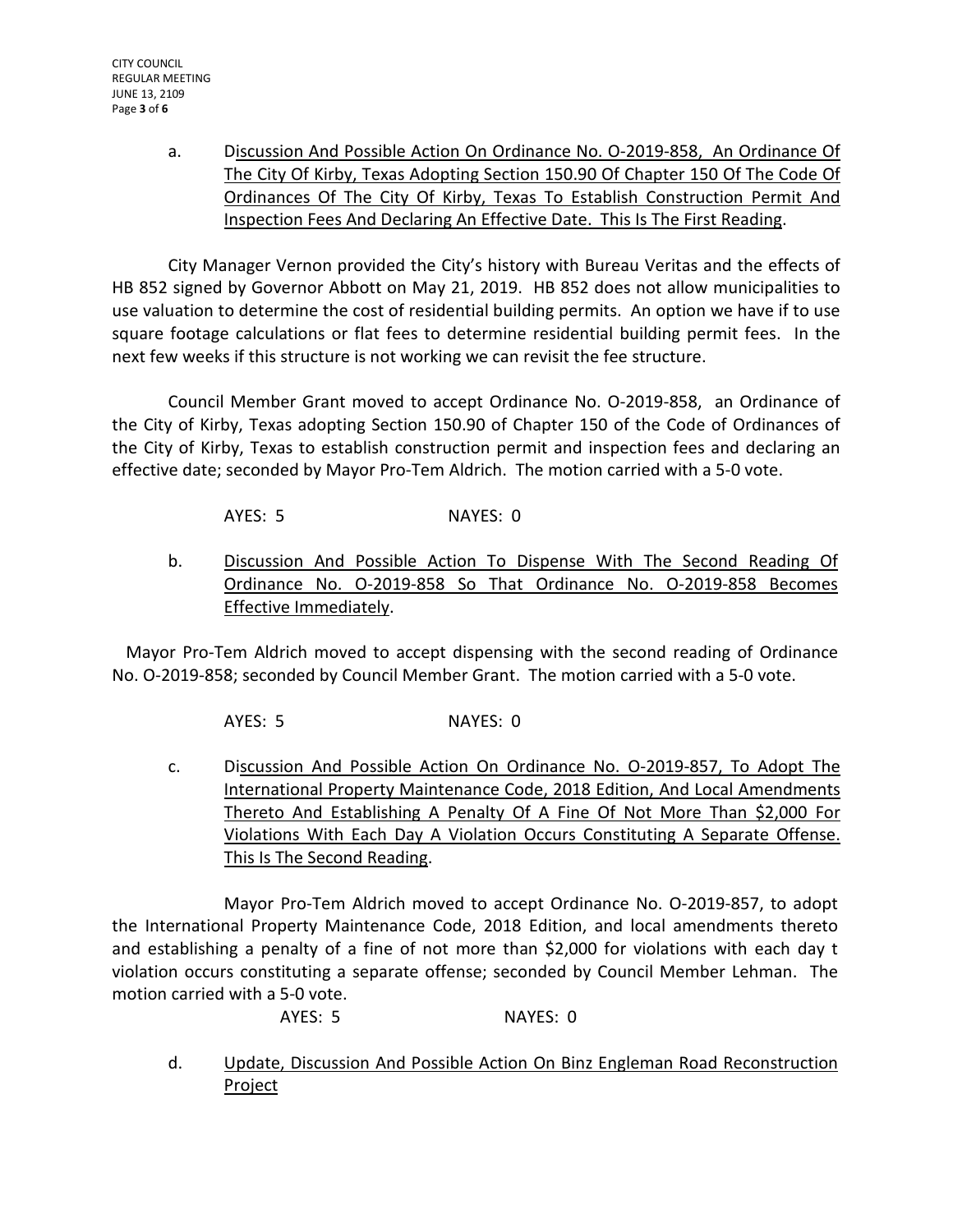City Manager Vernon provided an update on the Binz Engleman Road Reconstruction project prepared by Mark Hill, engineer for the project.

Mayor Pierce asked that the City be proactive and notify residents about what occurs with the installation of the sidewalks.

# e. Discussion And Possible Action To Accept Resignation Of Raul Martinez From The Planning And Zoning Commission

City Manager Vernon informed Council that Mr. Raul Martinez submitted his resignation on May 24, 2019. His resignation creates one vacancy on the Planning and Zoning Commission.

Council Member Grant moved to accept the resignation of Raul Martinez from the Planning and Zoning Commission; seconded by Council Member Lehman. The motion carried with a 5-0 vote.

AYES: 5 NAYES: 0

f. Discussion And Possible Action On Appointing A Member To The Planning And Zoning Commission

Mayor Pierce asked applicant Mr. Thomas Hernandez to come forward. Mr. Hernandez was available to answer questions.

Council Member Grant moved to appoint Mr. Thomas Hernandez to the Planning and Zoning Commission with the term expiring August 2020; seconded by Mayor Pro-Tem Aldrich. The motion carried with a 5-0 vote.

- AYES: 5 NAYES: 0
- g. Discussion And Possible Action On Appointing Up To Four Alternate Members To The Building And Standards Commission

City Manager Vernon stated there were not any applications received.

h. Discussion And Possible Action On Appointing A Member To The Beautification And Recycle Committee

City Manager Vernon stated there were not any applications received.

i. Discussion And Possible Action On Appointing Members To the Kirby Senior Center Corporation Board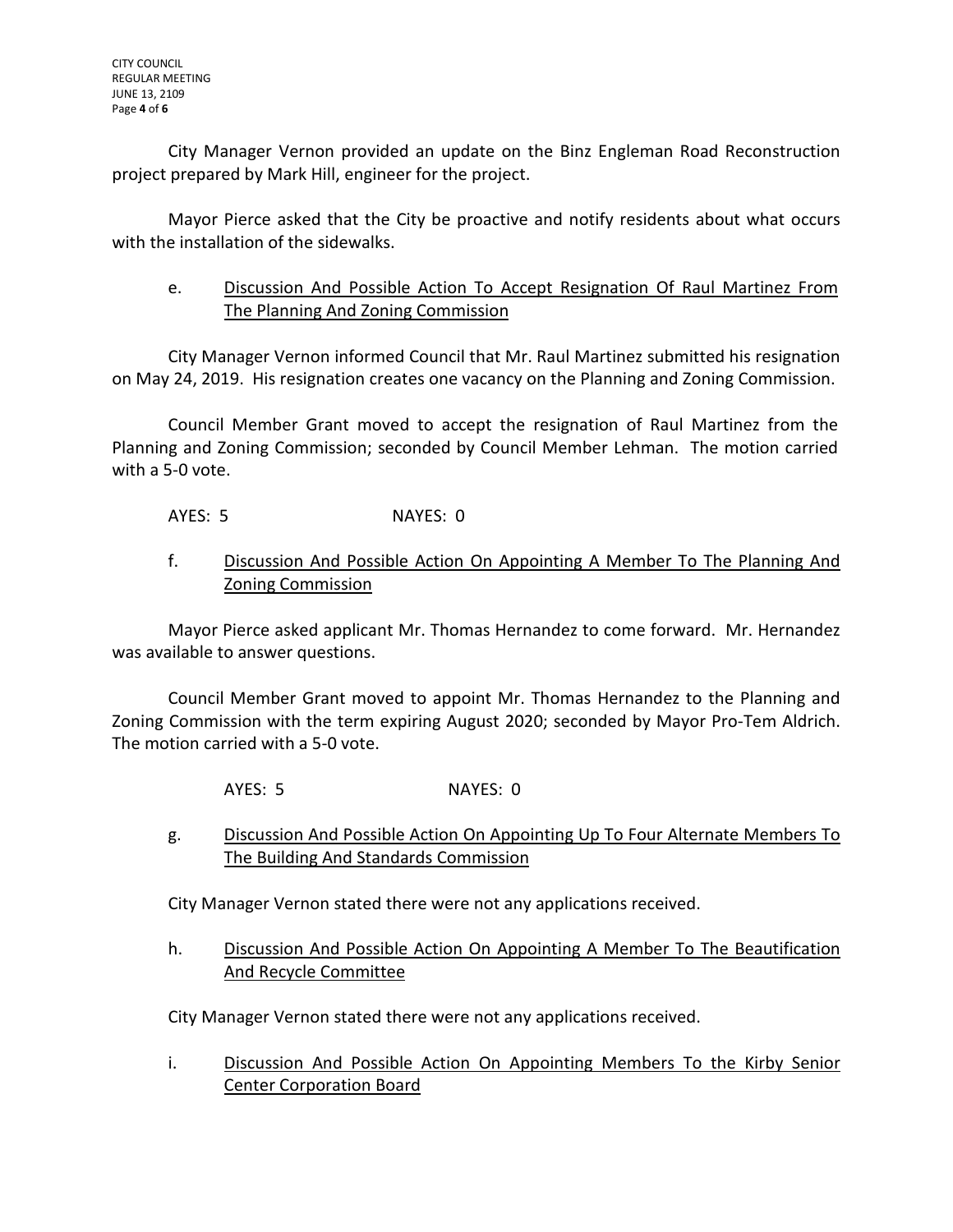Norma Hamby, Senior Center Manager stated there were not any applications received.

# j. Discussion And Possible Action On An Eagle Scout Project At Basketball Court On City Owned Property Adjacent To The Kirby Senior Center

Anthony Quiboloy presented his Eagle Scout Project plan. His project will focus on the area around the basketball court adjacent to the Kirby Senior Center. His request is to be allowed to build three picnic tables on 10' x 10' concrete slabs and two 4' X 4' concrete slabs to hold two garbage carts. His presentation included a copy of the blue print for his project.

Council Member Grant moved to allow the Eagle Scout Project at the basketball court on City owned property adjacent to the Kirby Senior Center; seconded by Council Member Lehman. The motion carried with a 5-0 vote.

AYES: 5 NAYES: 0

# k. Discussion And Possible Action On The City Of Kirby Comprehensive Plan

City Manager Vernon informed Council that Chairperson Clay McBee, Planning and Zoning Commission has notified staff that he approves all the changes and updates to the Comprehensive Plan.

Mayor Pierce stated she was at the Planning and Zoning Commission meetings when they were discussing the Plan. She identified the changes including the one year and five year goals.

Council Member Grant moved to accept the City of Kirby Comprehensive Plan; seconded by Mayor Pro-Tem Aldrich. The motion carried with a 5-0 vote.

AYES: 5 NAYES: 0

### **9. Requests and Announcements**

# a. Requests By Mayor And Council Members For Items To Be Placed On Future City Council Agendas And Announcements On City Events/Community Interests

Council Member Grant – He asked that recycling be place on an agenda that the representative from Republic Services will be present. He wanted to know about the cost to provide recycling. Mayor Pierce asked that this item be placed on an agenda no later than the last meeting in July. He thanked Anthony Quiboloy for his Eagle Scout presentation and he thanked everyone for attending the meeting.